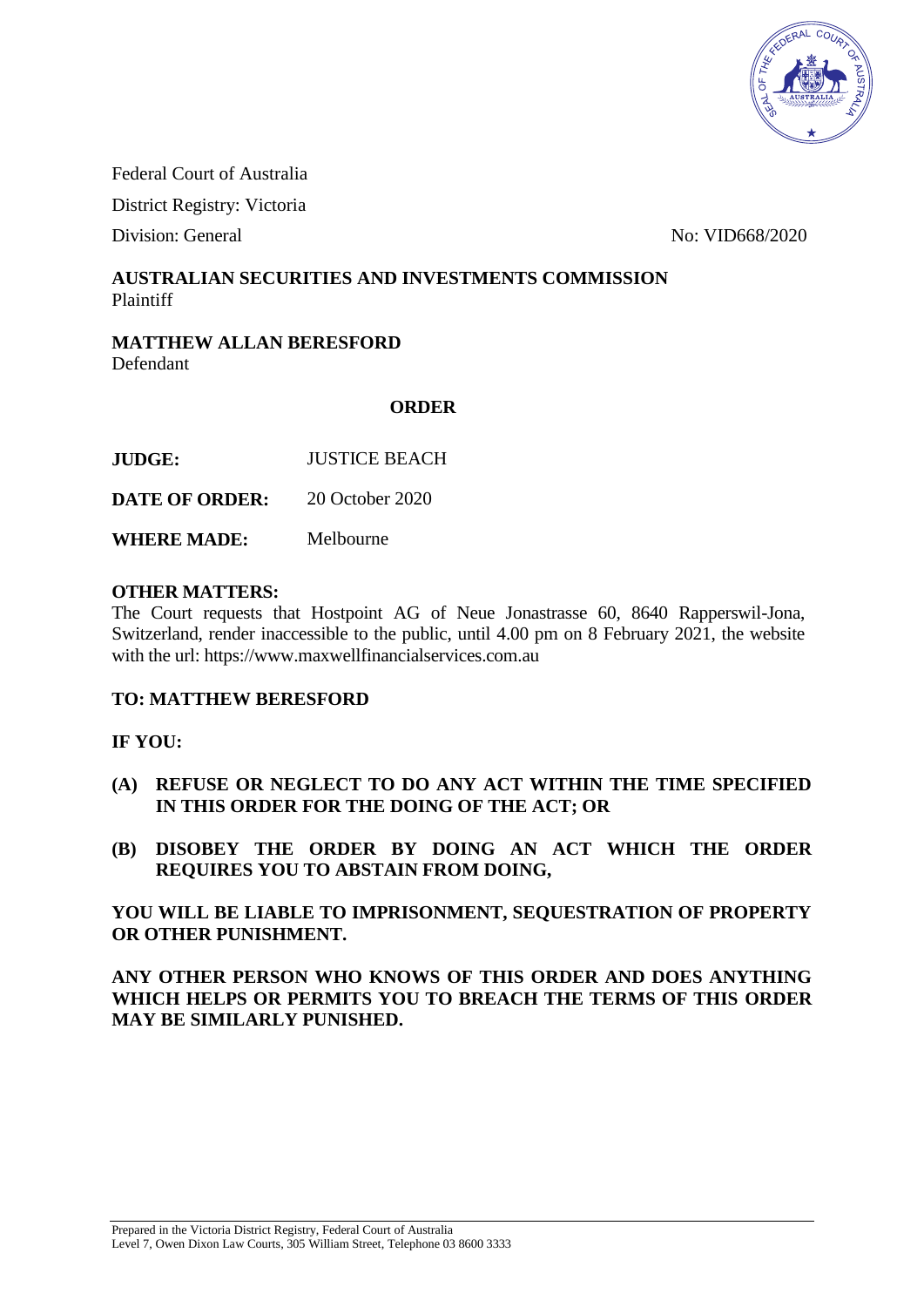

## **THE COURT ORDERS THAT:**

#### **Conduct of hearing**

1. Pursuant to section 47B of the *Federal Court of Australia Act 1976* (Cth) (the Act), the parties be permitted to appear before the Court and to make submissions to the Court by way of video link, audio link or other appropriate means.

#### **Limited stay**

- 2. The Plaintiff's application for:
	- (a) a declaration pursuant to section 1101B of the *Corporations Act 2001* (Cth) (Corporations Act) and/or section 21 of the Act that the Defendant has contravened section 911A of the Corporations Act; and
	- (b) an order pursuant to section 1317G of the Corporations Act that the Defendant pay to the Commonwealth of Australia such pecuniary penalties as the Court determines to be appropriate in respect of the defendant's conduct declared to be contraventions of section 911A of the Corporations Act,

be stayed until further order.

#### **Restraint of business orders**

- 3. Until 4.00 pm on 8 February 2021 or further or earlier order, pursuant to sections 1101B(1) and 1324(1) of the Corporations Act, the Defendant, by himself, his servants, agents, employees or representatives:
	- (a) be restrained from:
		- (i) carrying on, or being in any way involved in carrying on, a financial services business Australia within the meaning of Chapter 7 of the Corporations Act;
		- (ii) promoting any financial services business in Australia within the meaning of Chapter 7 of the Corporations Act;
		- (iii) holding out or representing that he is permitted or authorised to carry on any financial services business in Australia within the meaning of Chapter 7 of the Corporations Act;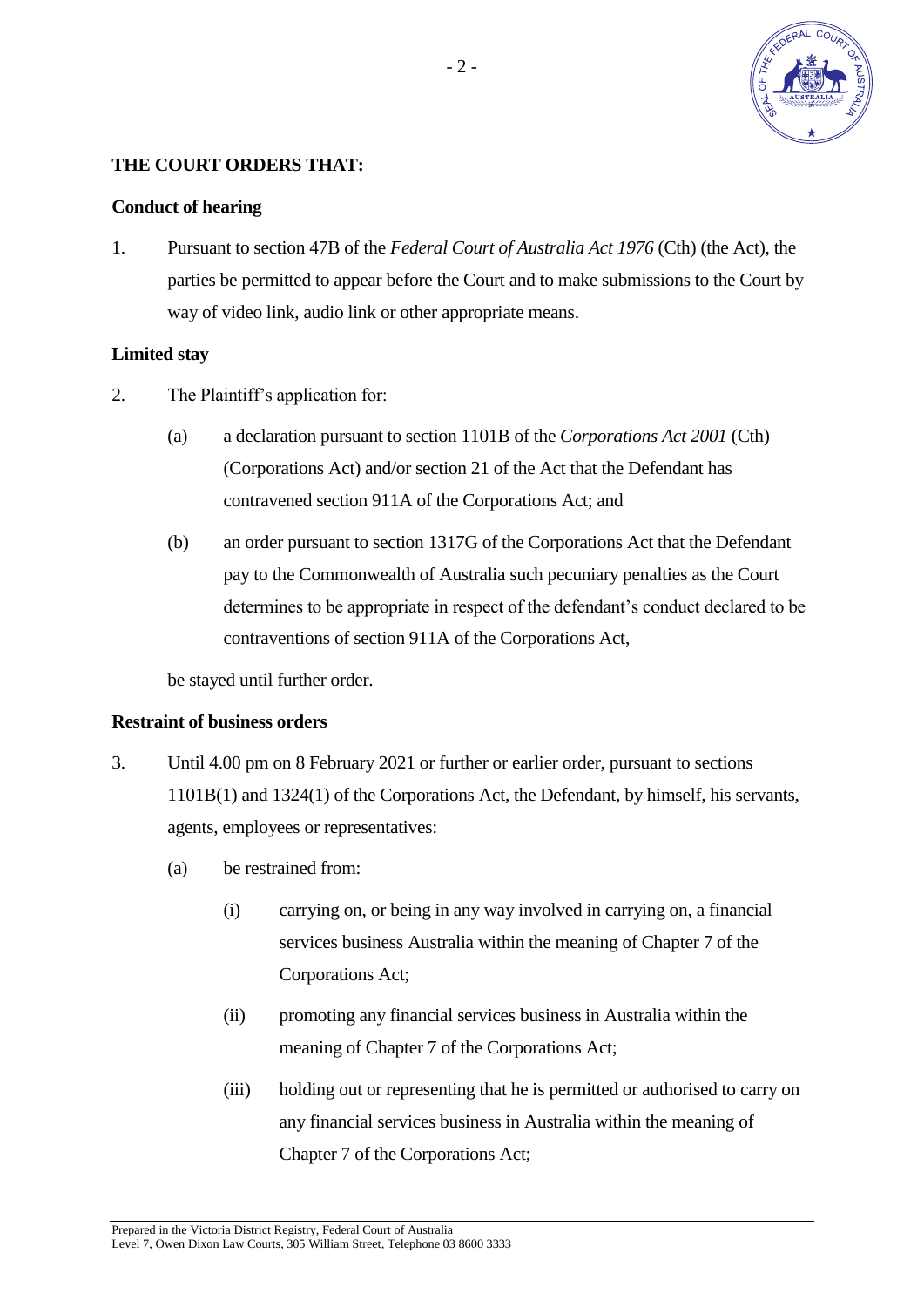

- (iv) receiving, soliciting, transferring or disposing of funds received from investors in connection with or in relation to the business referred to as Maxwell Financial Services or any other business purporting to carry on a financial services business; and
- (b) upon his release from custody, take all reasonable steps to:
	- (i) render inaccessible to the public all websites for Maxwell Financial Services;
	- (ii) suspend all advertising for Maxwell Financial Services;
	- (iii) suspend all social media pages for Maxwell Financial Services,
	- (iv) render inaccessible to the public all websites for Asset Capital Holdings; and
	- (v) render inaccessible to the public and/or suspend any other website and advertising promoting a financial services business in Australia.

#### **Asset preservation orders**

- 4. Until 4.00 pm on 8 February 2021 or further or earlier order, and subject to order 5 below, pursuant to section 1323(1) of the Corporations Act, in respect of the bank accounts:
	- (a) listed in Schedule 1 to these orders held with the Australia and New Zealand Banking Group ("the ANZ accounts");
	- (b) listed in Schedule 2 to these orders held with the Commonwealth Bank of Australia ("the CBA accounts");
	- (c) listed in Schedule 3 to these orders held with the Westpac Banking Corporation ("the WBC Accounts");

 the Defendant, whether by himself, his agent, employee or representative, be restrained from:

 (i) withdrawing, or causing or permitting to be withdrawn all or any funds from any of the ANZ accounts, the CBA accounts or the WBC Accounts;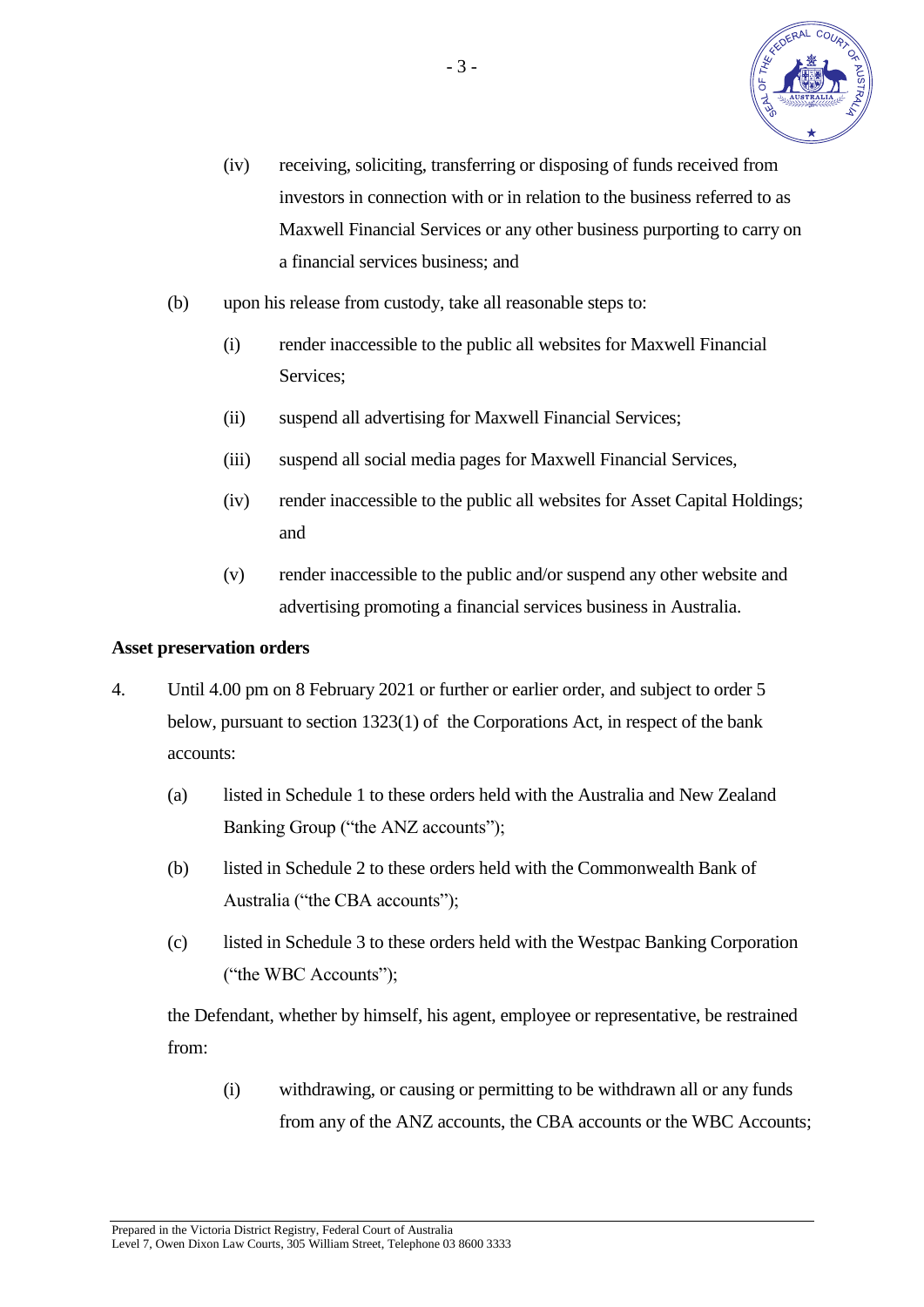

- (ii) transferring and/or otherwise parting with possession of all or any funds held in any of the ANZ accounts, the CBA accounts or the WBC Accounts;
- (iii) causing, permitting and/or allowing any funds held in any of the ANZ accounts, the CBA accounts or the WBC Accounts, to be used, charged or otherwise dealt with through the use of any credit card, credit facility, drawdown facility and/or redraw facility; and
- (iv) in any other way, accessing, using or operating any of the ANZ accounts, the CBA accounts or the WBC Accounts.
- 5. The orders in order 4 above will not prevent any bank, building society or financial institution from exercising any right of set-off which it may have in respect of a facility afforded by it to the Defendant prior to the date of the order.
- 6. The Plaintiff has leave to give notice of these orders by electronic communication to:
	- (a) the Australia and New Zealand Banking Group to the email address statutorycompliance@anz.com;
	- (b) the Commonwealth Bank of Australia to the email address opccompliance@cba.com.au; and
	- (c) the Westpac Banking Corporation to the email address legalnotices@westpac.com.au.
- 7. Until 4.00 pm on 8 February 2021 or further or earlier order, pursuant to section 1101B(1) of the Corporations Act, the Defendant by himself and his servants and agents be restrained from:
	- (a) purchasing or obtaining documents purporting to be passports, whether bearing his name or other names, other than a passport issued to him by the Australian Government; and
	- (b) using any document purporting to be a passport (other than a passport issued to him by the Australian Government) as identification to:
		- (i) open an account with a bank or other financial institution; or
		- (ii) transact with a bank or other financial institution.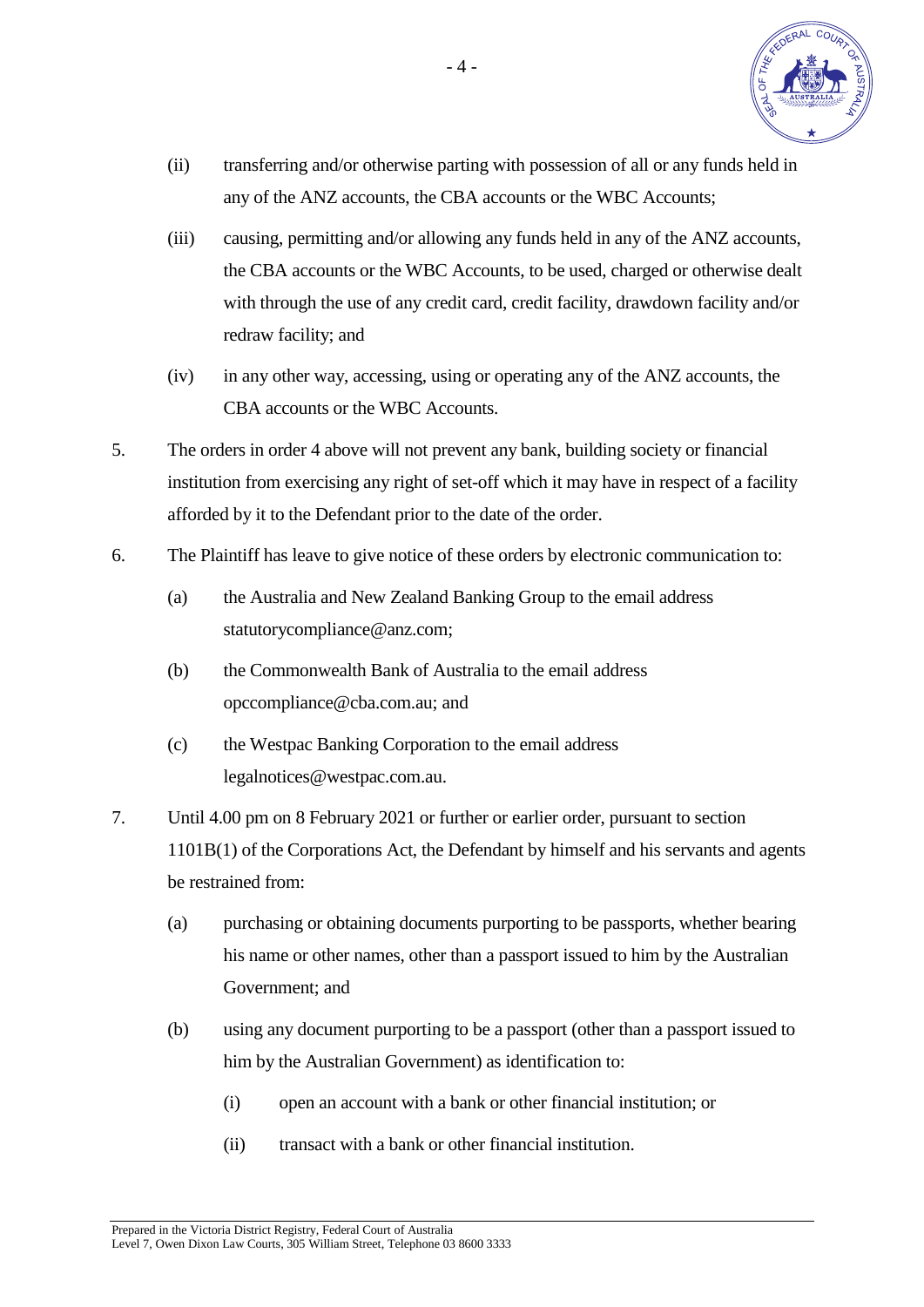

## **General orders**

- 8. As soon as practicable, the Plaintiff shall arrange for service on the Defendant of:
	- (a) this order; and
	- (b) the transcript of the hearing on 20 October 2020.
- 9. The matter be listed at 9.30 am on 5 February 2021 for a case management hearing and the return of the Plaintiff's interlocutory application dated 18 October 2020.
- 10. The costs be costs in the cause.
- 11. There be liberty to either party to apply to the Court on 48 hours' notice.

Date that entry is stamped: 20 October 2020

Sia Lagos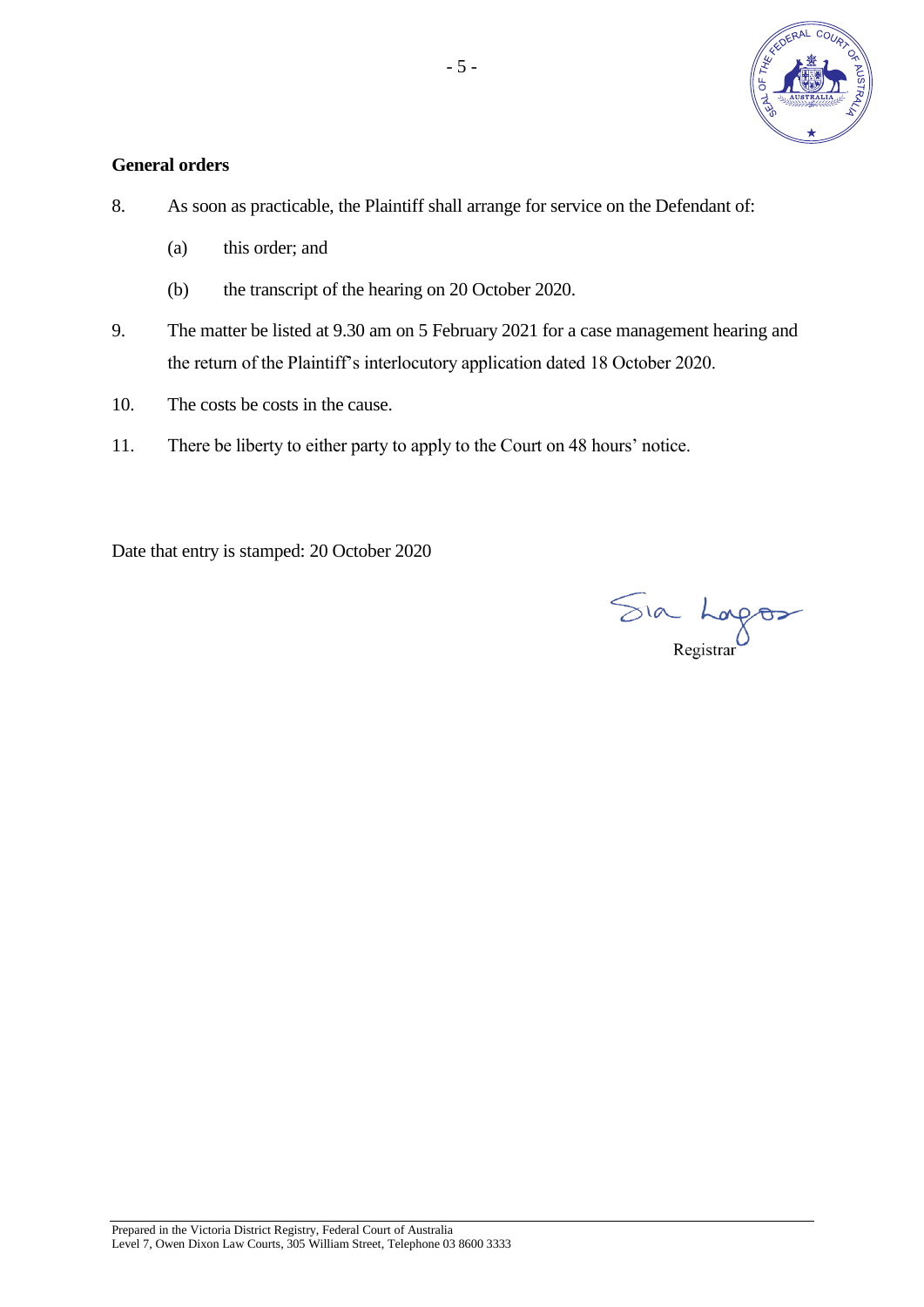

## **SCHEDULE 1 – ANZ ACCOUNTS**

| <b>Item</b> | <b>Account Name</b>                                             | <b>Account Type</b>                 | <b>Account No</b> |
|-------------|-----------------------------------------------------------------|-------------------------------------|-------------------|
| 1.          | <b>Maxwell Marx Stienberg</b>                                   | <b>Online Saver</b>                 |                   |
| 2.          | <b>Maxwell Stanley Stienberg</b>                                | <b>Online Saver</b>                 |                   |
| 3.          | Artur Berisha T/As<br><b>Maxwell Financial</b><br>Holdings      | <b>Business Advantage Account</b>   |                   |
| 4.          | <b>Maxwell Financial</b><br>Holdings                            |                                     |                   |
| 5.          | Mark Russell T/As Mr<br>Capital Holdings                        | <b>Business Advantage Account</b>   |                   |
| 6.          | Mark Russell T/As Zeta<br><b>Group Assets</b>                   | <b>Business Online saver</b>        |                   |
| 7.          | Mark Russell T/As Zeta<br><b>Group Assets</b>                   | <b>Business Advantage Statement</b> |                   |
| 8.          | Mark Russell T/As Zeta<br><b>Capital Holdings</b>               | <b>Business Advantage Statement</b> |                   |
| 9.          | <b>Andrew Douglas Church</b><br>T/As A C Holdings               | <b>Business Online saver</b>        |                   |
| 10.         | <b>Andrew Douglas Church</b><br>T/As A C Holdings               | <b>Business Advantage Account</b>   |                   |
| 11.         | <b>Andrew Douglas Church</b><br>T/As Asset Capital<br>Australia | <b>Business Advantage Account</b>   |                   |
| 12.         | <b>Andrew Douglas Church</b><br>T/As Asset Capital<br>Australia |                                     |                   |
| 13.         | Rosenberg Lavine                                                |                                     |                   |
| 14.         | Rosenberg Lavine                                                |                                     |                   |
| 15.         | Marx Cohen                                                      | <b>Access Advantage</b>             |                   |
| 16.         | Marx Cohen T/As Marx<br>Cohen                                   | <b>Business Advantage Account</b>   |                   |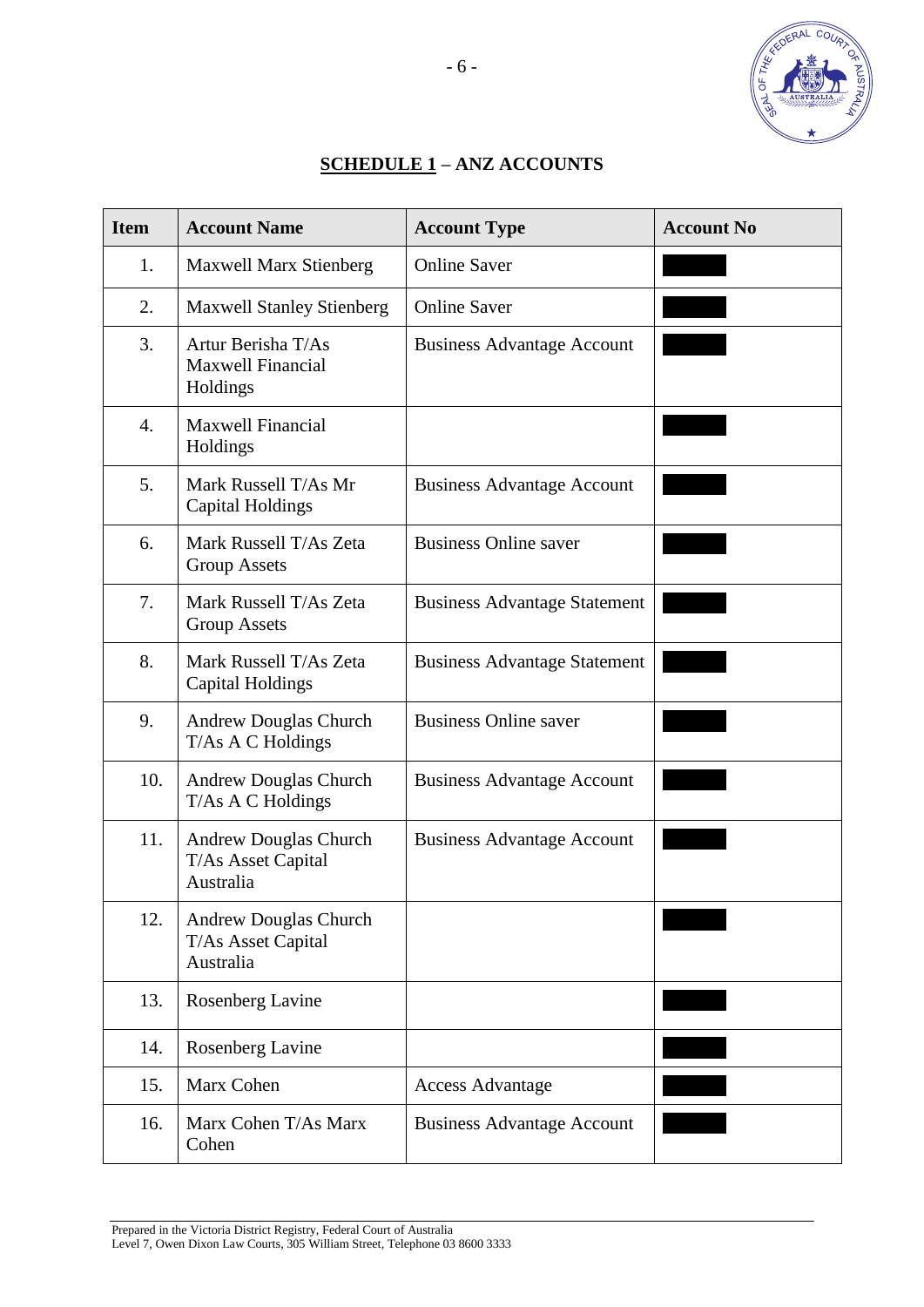

| <b>Item</b> | <b>Account Name</b>                                                             | <b>Account Type</b> | <b>Account No</b> |
|-------------|---------------------------------------------------------------------------------|---------------------|-------------------|
| 17.         | Any other account held in<br>the names set out in<br>Schedule 4 to these orders |                     |                   |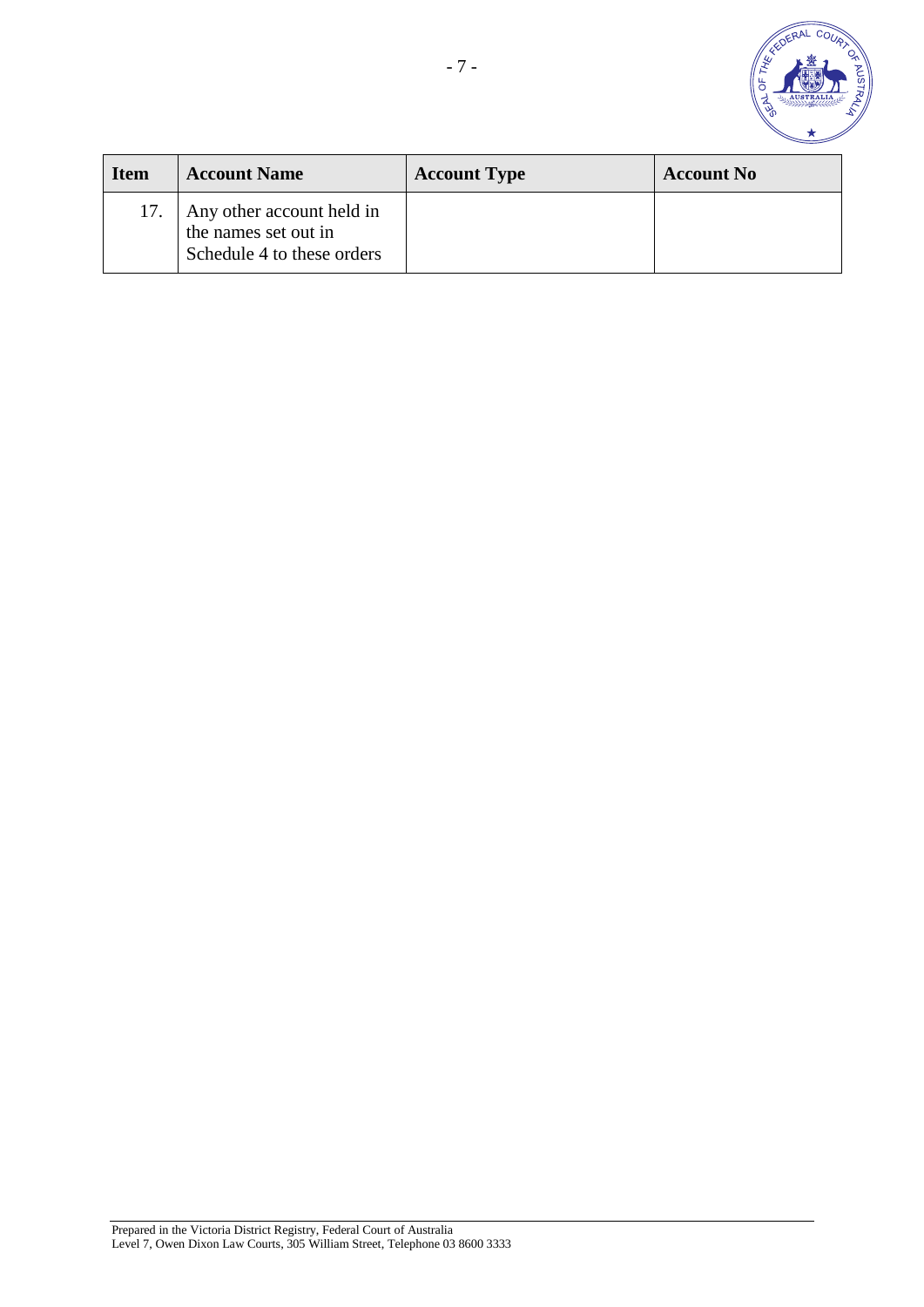

## **SCHEDULE 2 – CBA ACCOUNTS**

| <b>Item</b> | <b>Account Name</b>                                                            | <b>Account Type</b>                                | <b>Account Number</b> |
|-------------|--------------------------------------------------------------------------------|----------------------------------------------------|-----------------------|
| 1.          | <b>Maxwell Stienberg</b>                                                       | <b>NetBank ID Number</b>                           |                       |
| 2.          | <b>Mathew Allan Beresford</b>                                                  | <b>DDA-Cth Direct</b><br><b>Investment Account</b> |                       |
| 3.          | <b>Matthew Allan Beresford</b>                                                 | <b>NetBank ID Number</b>                           |                       |
| 4.          | Artur Berisha T/As Fortis Asset<br><b>Capital Holdings</b>                     | <b>Business Transaction</b><br>Account             |                       |
| 5.          | Mark Mcbride Trading As Oracle<br>Transfers                                    | <b>Business Transaction</b><br>Account             |                       |
| 6.          | Mark Russell Trading As<br><b>Australian Security Holdings</b>                 | <b>Business Transaction</b><br>Account             |                       |
| 7.          | Mark Russell Trading As Knox<br><b>Holdings Capital</b>                        | <b>Business Transaction</b><br>Account             |                       |
| 8.          | Artur Berisha                                                                  | <b>DDA-Smart Access</b>                            |                       |
| 9.          | Artur Berisha T/As B Corp                                                      | <b>Business Transaction</b><br>Account             |                       |
| 10.         | Cory Holdsworth Trading As<br><b>Capital Asset Finance Holdings</b>            | <b>Business Transaction</b><br>Account             |                       |
| 11.         | Cory Holdsworth Trading As<br><b>Capital Asset Finance</b><br>Corporation      | <b>Business Transaction</b><br>Account             |                       |
| 12.         | Lavine Rosenberg                                                               | <b>Netbank Saver</b>                               |                       |
| 13.         | Lavine Rosenberg                                                               | <b>Smart Access</b>                                |                       |
| 14.         | Marx Cohen                                                                     | <b>DOA</b> - Smart Access                          |                       |
| 15.         | Mr Marx Cohen Ta Mark Cohen                                                    | <b>Business Transaction</b><br>Account             |                       |
| 16.         | Marx Cohen Trading As Mark<br>Cohen                                            | <b>Business Transaction</b><br>Account             |                       |
| 17.         | Any other account held in the<br>names listed in Schedule 4 to<br>these Orders |                                                    |                       |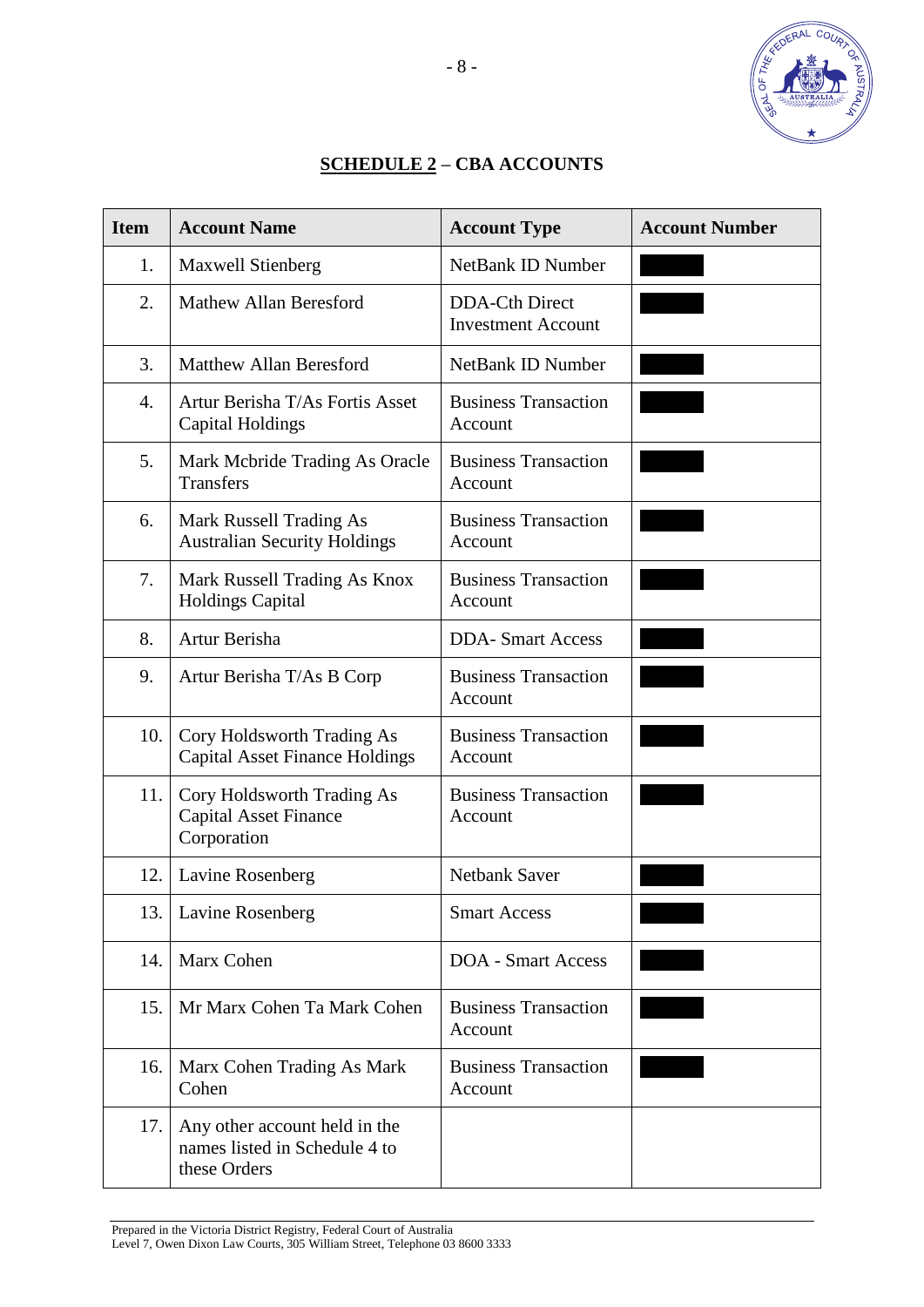

# **SCHEDULE 3 – WBC ACCOUNTS**

| <b>Item</b> | <b>Account Name</b>                      | <b>Account Type</b>                  | <b>Account No</b> |
|-------------|------------------------------------------|--------------------------------------|-------------------|
| 1.          | <b>Maxwell Stanley</b><br>Stienberg      | <b>Business One Low</b>              |                   |
| 2.          | <b>Maxwell Stanley</b><br>Stienberg      | <b>Westpac Choice</b>                |                   |
| 3.          | Artur Berisha (4.4.92)                   | <b>Westpac Life Trading Account</b>  |                   |
| 4.          | Artur Berisha (4.4.92)                   | Trading Account (Inactive)           |                   |
| 5.          | Artur Berisha (4.4.92)                   | <b>Savings Account</b>               |                   |
| 6.          | Artur Berisha (4.4.92)                   | Savings Account (Inactive)           |                   |
| 7.          | Artur Berisha (4.4.92)                   | Savings Account (Inactive)           |                   |
| 8.          | <b>Mark Andrew Russell</b><br>(5.9.1976) | <b>Westpac Business Cash reserve</b> |                   |
| 9.          | <b>Mark Andrew Russell</b><br>(5.9.1976) | <b>Westpac Business One</b>          |                   |
| 10.         | <b>Mark Andrew Russell</b><br>(5.9.1976) | <b>Westpac Business One</b>          |                   |
| 11.         | Cory Holdsworth<br>(5.9.1976)            | <b>Westpac Business One</b>          |                   |
| 12.         | Cory Holdsworth<br>(5.9.1976)            | <b>Westpac Business Cash Reserve</b> |                   |
| 13.         | Cory Holdsworth<br>(5.9.1976)            | <b>USD Currency Trading account</b>  |                   |
| 14.         | Cory Holdsworth<br>(5.9.1976)            | <b>Westpac Business One</b>          |                   |
| 15.         | Cory Holdsworth<br>(5.9.1976)            | <b>Westpac Choice</b>                |                   |
| 16.         | Marx Cohen                               | <b>Westpac Business One</b>          |                   |
| 17.         | Marx Cohen                               | <b>Westpac Choice</b>                |                   |
| 18.         | Lavine Rosenberg                         | Westpac Life                         |                   |

Prepared in the Victoria District Registry, Federal Court of Australia

Level 7, Owen Dixon Law Courts, 305 William Street, Telephone 03 8600 3333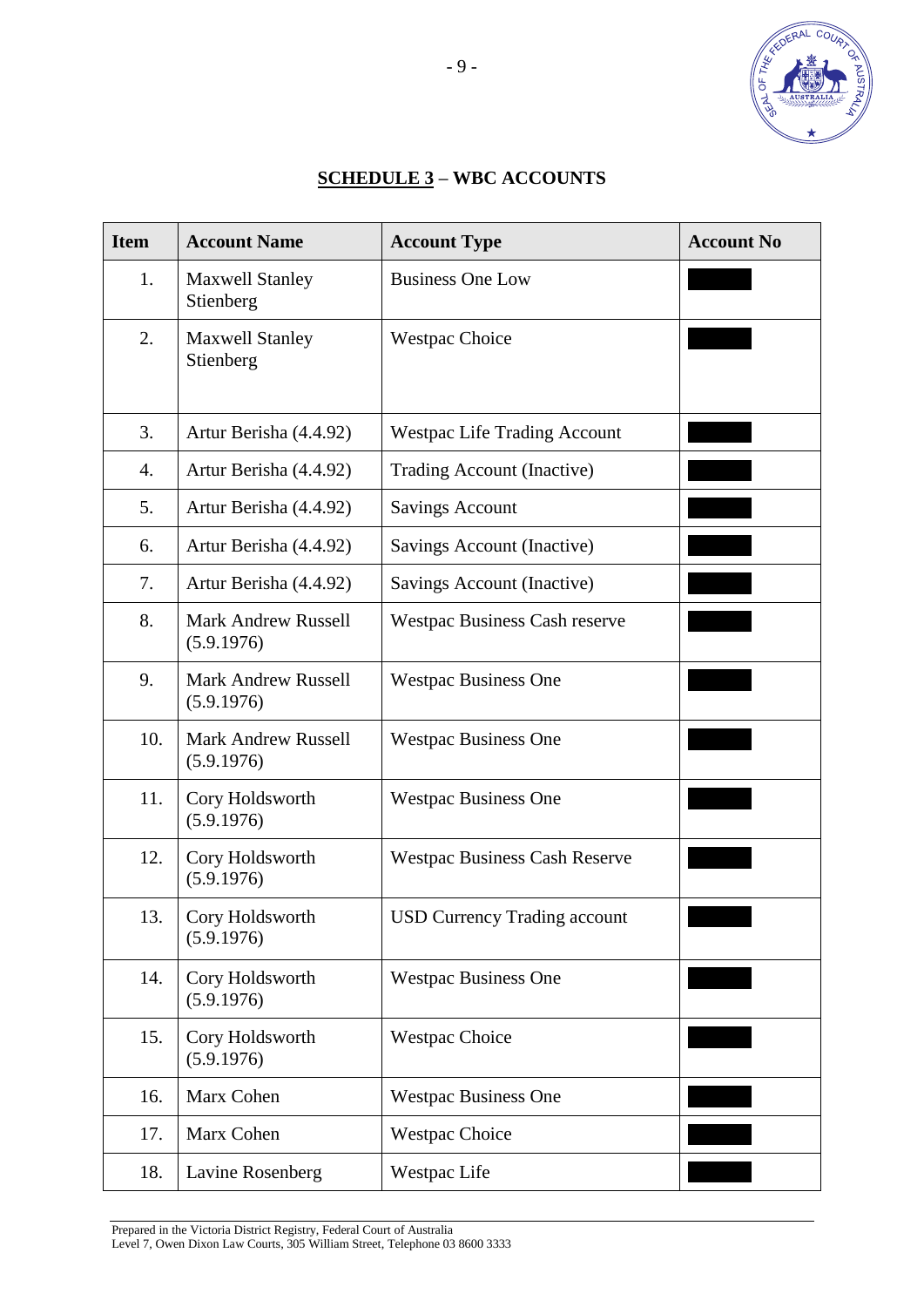

| <b>Item</b> | <b>Account Name</b>                                                               | <b>Account Type</b>   | <b>Account No</b> |
|-------------|-----------------------------------------------------------------------------------|-----------------------|-------------------|
| 19.         | Lavine Rosenberg                                                                  | <b>Westpac Choice</b> |                   |
| 20.         | <b>Lavine Rosenberg</b>                                                           | <b>Westpac Choice</b> |                   |
| 21.         | Any other account held<br>in the names listed in<br>Schedule 4 to these<br>Orders |                       |                   |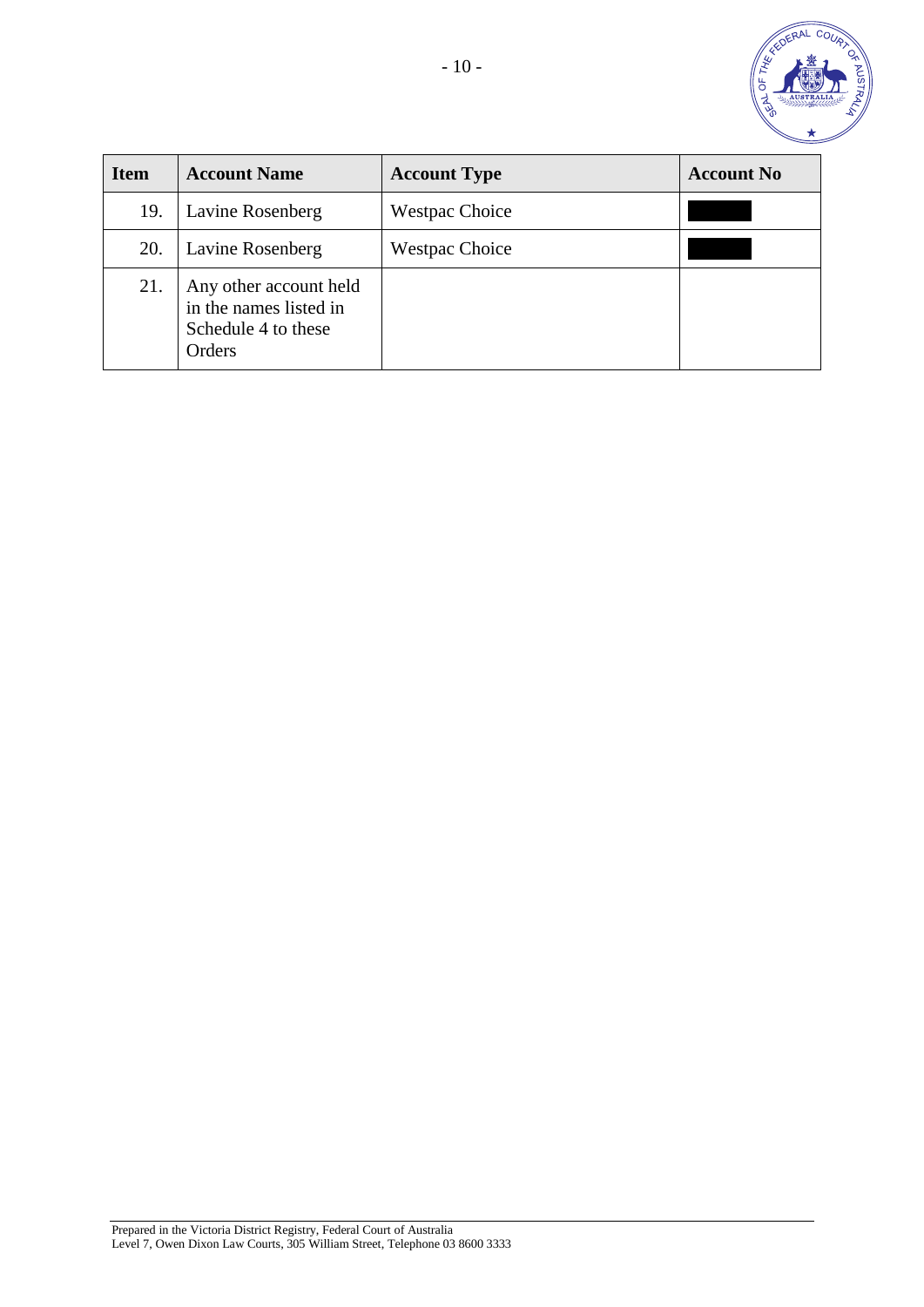

# **SCHEDULE 4 – SUSPECTED ALIASES AND BUSINESS NAMES**

| <b>Item</b> | <b>Name</b>                                                                  |
|-------------|------------------------------------------------------------------------------|
| 1.          | Maxwell Financial Holdings (ABN 63770956936)                                 |
| 2.          | Fortis Asset Capital Holdings (ABN 63770956936)                              |
| 3.          | Capital Transfers ABN 51864972265                                            |
| 4.          | Oracle Transfers ABN 51864972265                                             |
| 5.          | Vault Capital Holdings ABN 52109833164                                       |
| 6.          | Fort Capital Holdings                                                        |
| 7.          | <b>Secure Capital Holdings</b>                                               |
| 8.          | Secure Asset Holdings ABN 86198040341                                        |
| 9.          | Australian Assett (sic) Holdings ABN 86198040341                             |
| 10.         | Global Capital Assets ABN 86198040341                                        |
| 11.         | Australian Security Holdings (Trading Name: Mark Russell) ABN<br>43954112114 |
| 12.         | Knox Holdings Capital (Trading Name: Mark Russell) ABN<br>43954112114        |
| 13.         | Mr Capital Holdings ABN 35655278879                                          |
| 14.         | Zeta Group Assets ABN 35655278879                                            |
| 15.         | Zeta Capital Holdings ABN 35655278879                                        |
| 16.         | Capital Asset Finance (T/As Capital Asset Finance) ABN 58796630421           |
| 17.         | Zeta Capital (T/As Capital Asset Finance) - ABN 58796630421                  |
| 18.         | Zeta Holdings Group (T/As Capital Asset Finance) - ABN 58796630421           |
| 19.         | Asset Capital Australia ABN 13551397064                                      |
| 20.         | Mr Artur Berisha (                                                           |
| 21.         | Andrew Douglas Church (                                                      |
| 22.         | Mark Thomas McBride (                                                        |
| 23.         | Mark Andrew Russell (                                                        |